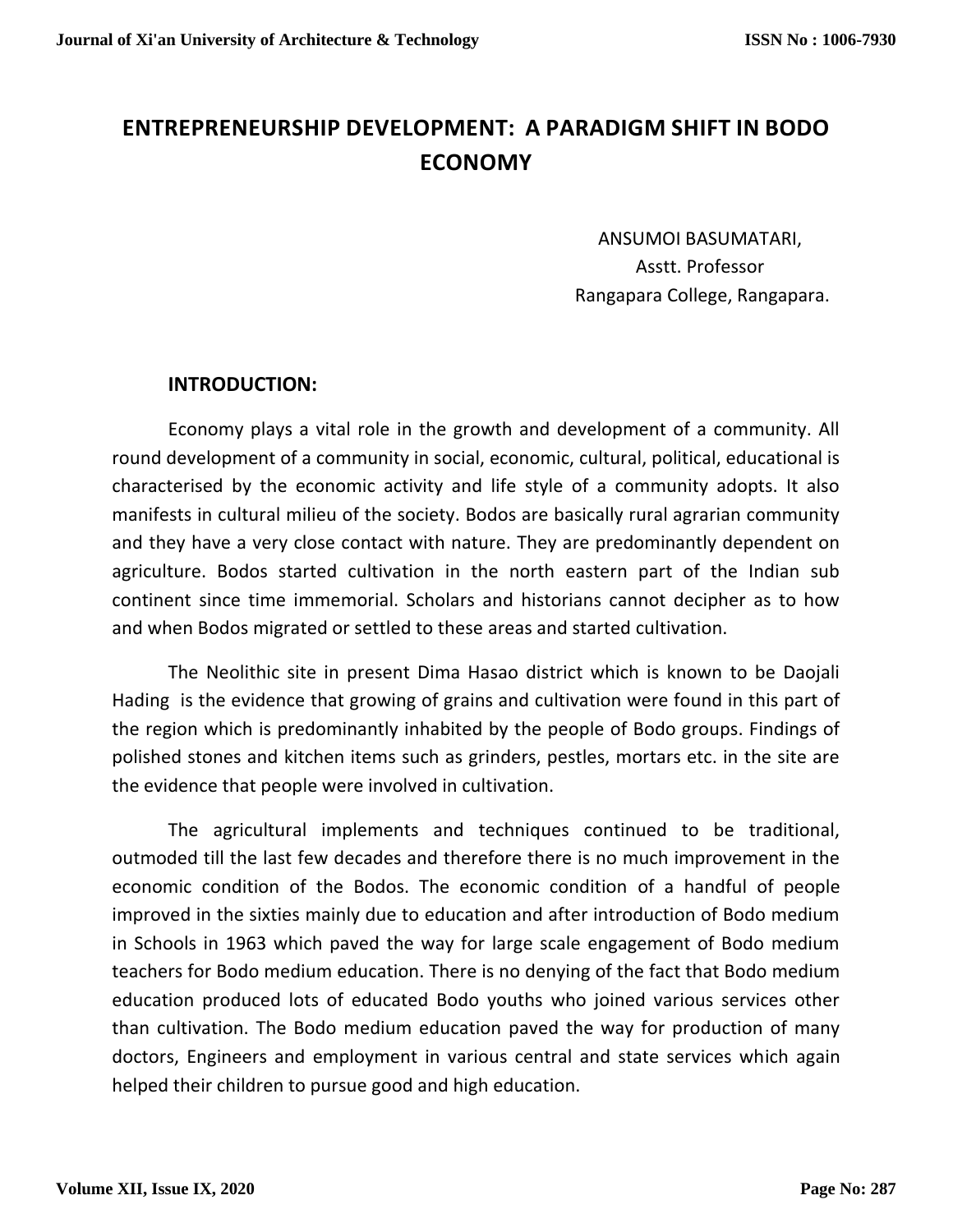However the resurgence in the growth of education amongst the youths has been retarded due to Bodoland movement launched spearheaded by ABSU in 1987 where many students joined the movement leaving their studies in the back burner which took the toll of academic career of many of the Bodo youths. After the signing of the 1st Bodo accord in 1993 , movement for separate state of Bodoland and education of the youths went on side by side during the last 3 decades and now so many Bodo youths have taken high education from college and universities, Now we see many youths passing out from IITs, Engineering colleges , Medical colleges, Agriculture , IIMs , ITs software techniques and by now many Bodo youths acquired Doctorate degrees and entered in many colleges and universities as teachers, professors doctors and engineers.

Entrepreneurial activities and entrepreneurship development amongst the Bodos could be witnessed during the last three decades, these are mainly in weaving, handloom, tea, fisheries, piggery, paddy and organic cultivation of vegetables, horticultural fruits etc.

Now we see many Bodo youths and women engaged in small business like grocery, vegetables meat in each and every chowk and market place.

There is no denying of the fact that Bodo medium Education produced lots of educated Bodos youths who joined various services other than cultivation. The Bodo medium Education paved the way for production of many doctors, engineers and employment in various central and State Services which again helped their children pursue good and high education.

However the resurgence in the growth of education amongst the youths has been retarded due to Bodoland movement launched and spearheaded by ABSU in 1987 where many students joined the movement leaving their Studies in the back burner which took the toll of academic career of many of the Bodo youths. After the Signing of the 1st Bodo accord is 1993, movement for separate State of Bodoland and education of the youths went on side by side during the .last 3 decades and now so many Bodo youths have taken high education from College and Universities, Now we see many youths Passing out from ITTs, Engineering Colleges, Medical College, Agriculture, IIMs, ITs Software Techniques and by now many Bodo youths acquired Doctorate Degrees and entered in many College and Universities as Teachers. Professors, Doctors and Engineers.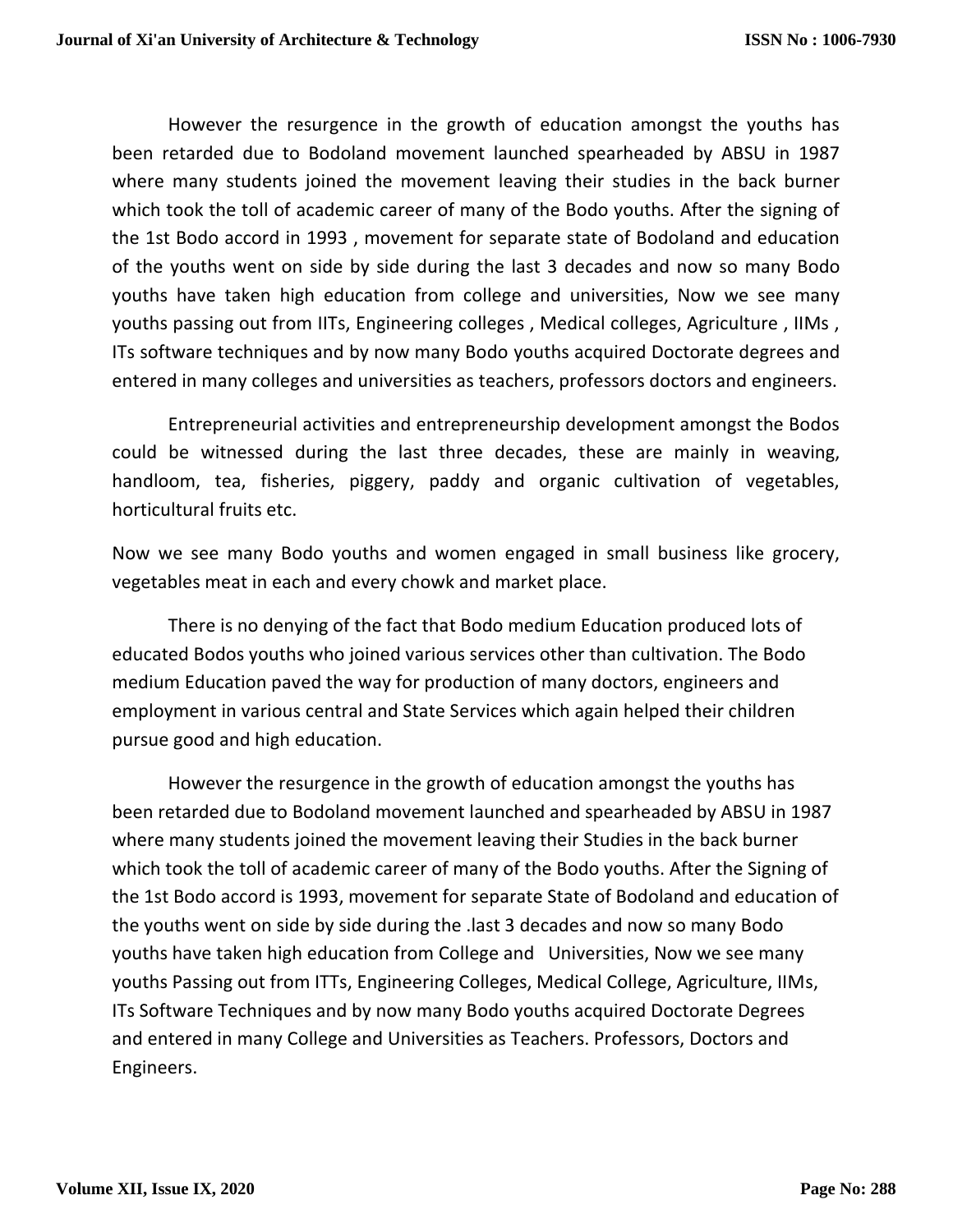Entrepreneurial activities and entrepreneurship development amongst the Bodos could be witnessed during the last three decades, there are mainly in weaving, handloom, tea, fisheries, piggery, paddy and Organic cultivation of vegetables, horticultural fruits etc.

Now we see many Bodo youths and women engaged in small business like grocery, vegetables, meat in each and every chowk and market place.

#### **HANDLOOM SECTORS:**

In handloom sectors we see many Bodo women and youths taking up weaving activities by setting up weaving centres. There weaving centres basically produce Dokhona, Fassa, Gamsa, Sador, Aronai, Traditional Jackets, Caps etc. Amongst these Dokhona, Fasra, eri jakets. Aronai are much in demand in the market.

Boro women are traditionally weavers. There was an age old belief that those women who did not know the art of weaving found difficult to be worried off.

Eri silk worm weaving and spinning of eri Silk by Bodo Women has been continuing since time immemorial. Weaving of eri clothes called Sima or Sador for their household. As Bodo inhabited areas are fertile and eri plant is grown everywhere, eri Silk worm rearing can be taken up by any Bodo women easily. There is tremendous potentialities for taking up this and national/international markets. These are few entrepreneurs in this area who have made noticeable progress in production. Product diversification and Marketing.

#### **TEA PLANTATION:**

Another most potential economic and Entrepreneurial activity taken up by Bodo youths is tea plantation and production of tea. There are plenty of small and medium tea growers in almost all the districts of BTR. Although those growers for supply and sell of tea leaves, yet they have been making considerable progress in tea field and accordingly making handsome profits business. The Organic tea and green tea produced by those growers are much in demand in the local and international markets. By growing tea, many youths have self employed and developed their economic conditions.

#### **PIGGERY:**

Bodo youths engaging in piggery and the important entrepreneurial activity given the demand for pork and traditional foods in the market and hotels and restaurants.